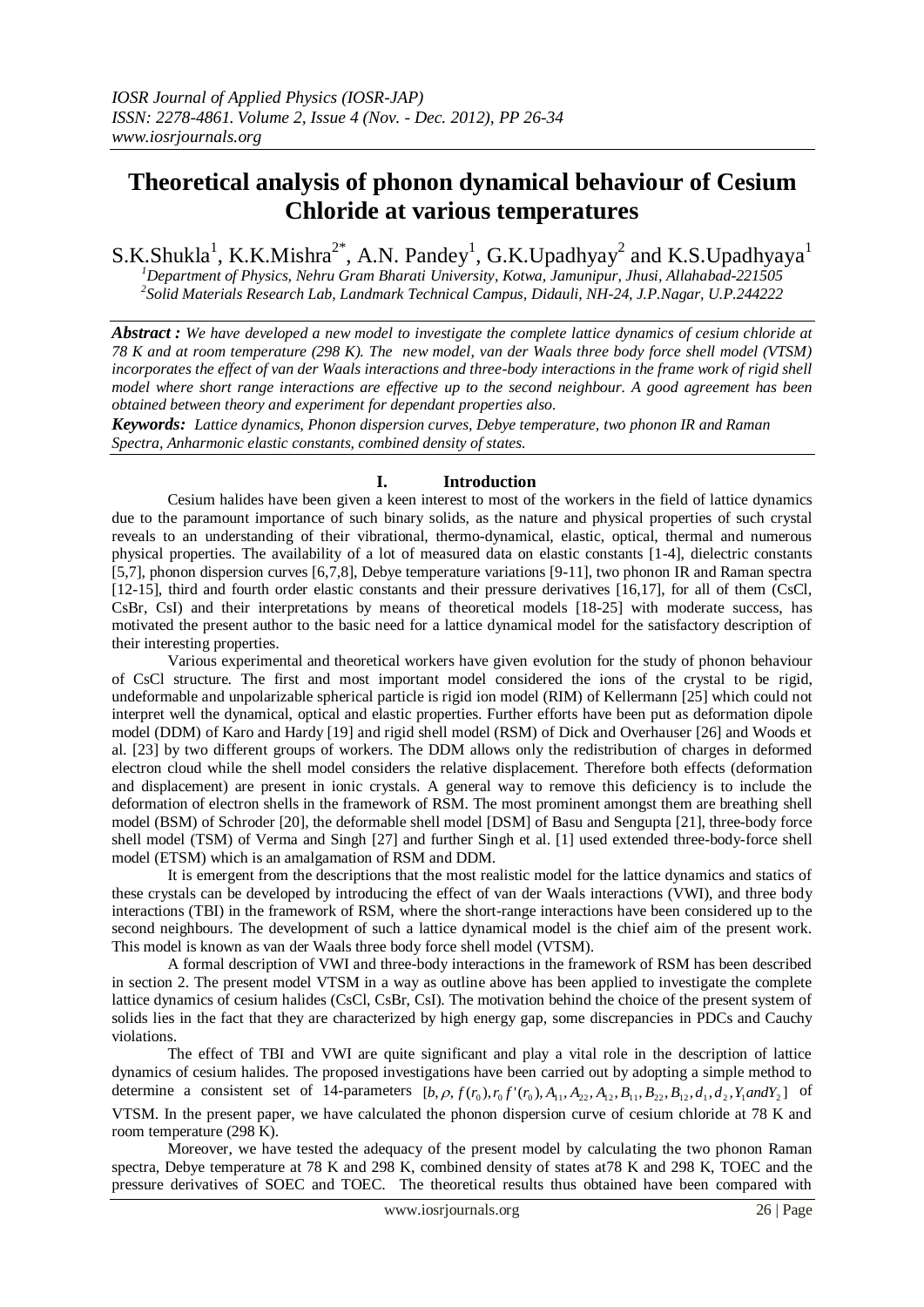experimental data and found to show a reasonably good agreement. On the basis of its overall success our model VTSM can be considered as a versatile model for the crystal dynamics of cesium halides.

#### **II. Theory**

In addition to the Coulomb attraction force, there exists another attraction between the closed shell atoms. The nature of this attraction is different and owes its origin to the correlations of the electron motions in different atoms. The electrons of each atom shift with respect to the nucleus in the presence of other atoms and consequently an atom becomes an electric dipole. The instantaneous dipole moment of a closed shell atom induces a dipole moment on a similar atom and the interactions energy thus arising, is known as the van der Waals interaction (VWI) potential. Now after inclusion of the effects of van der Waals interactions and threebody interactions in the frame work of both ions Polarizable rigid shell model (RSM), the general formalism of present model (VTSM) can be derived from the crystal potential whose relevant expression per unit cell is given by

$$
\Phi(\mathbf{r}) = \Phi_{LR}(r) + \Phi_{SR}(r) \tag{1}
$$

where the first term  $\Phi_{LR}(r)$  represents the long-range Coulomb and three body interaction (TBI) energies expressed by

$$
\Phi_{LR}(r) = \sum_{ij} \frac{Z_i Z_j e^2}{r_{ij}} \left\{ 1 + \sum_{ijk} f(r_{ik}) \right\} = \frac{\alpha_M Z^2 e^2}{r} \left\{ 1 + \frac{16}{Z} f(r) \right\}
$$
(2)

where Z is the ionic charge parameter of i<sup>th</sup> ion,  $r_{ii}$  separation between i<sup>th</sup> and j<sup>th</sup> ion,  $f(r_{ik})$  is the three body force parameter dependent on nearest-neighbour separation  $r_{ik}$  and is a measure of ion size difference [23] and  $\alpha_M$  is Madelung constant  $(-1.762670)$ .

The second term in (1) is short-range energy contributions from overlap repulsion and van der Waals interactions (vdWI) expressed as [23].

$$
\Phi_{SR}(r) = Nb \sum_{i,j=1}^{2} \beta_{ij} \exp\left[\frac{r_i + r_j - r_{ij}}{\rho}\right] + \sum_{ij} \frac{c_{ij}}{r_{ij}^6} + \sum_{ij} \frac{d_{ij}}{r_{ij}^8}
$$
(3)

where the first term is the Hafemeister and Flygare (HF) potential [28]. The second term and third term represent the energy due to vdW dipole-dipole (d-d) and dipole-quadrupole (d-q) interactions, respectively.

Using the crystal energy expression (1), the equations of motion of two cores and two shells can be written as:

$$
\frac{\partial^2 \underline{M}}{\partial = (\underline{T}^T + \underline{Y}_m \underline{C'} \underline{Z}_m) \underline{U} + (\underline{T} + \underline{Z}_m \underline{C'} \underline{Y}_m) \underline{W}}\n(4)\n\tag{4}
$$
\n
$$
O = (\underline{T}^T + \underline{Y}_m \underline{C'} \underline{Z}_m) \underline{U} + (\underline{S} + \underline{K} + \underline{Y}_m \underline{C'} \underline{Y}_m) \underline{W}\n(5)
$$

Here *U* and *W* are vectors describing the ionic displacements and deformations, respectively.  $Z_m$  and  $Y_m$  are diagonal matrices of modified ionic charges and shell charges, respectively. The elements of matrix  $Z_m$  consists of the parameter  $Z_m$  thereby giving the modified ionic charge.

$$
Z_m = \xi = \pm Z \sqrt{1 + (12/Z)f_0}
$$
\n
$$
Z_m = \xi = \pm Z \sqrt{1 + (12/Z)f_0}
$$
\n(6)

The elimination of *W* from eqns. (6) and (7) leads to the secular determinant:

$$
\underline{D}(\vec{q}) - \omega^2 \underline{M} \underline{I} = 0 \tag{7}
$$

for the frequency determination. Here  $\underline{D}(q)$  is the (6×6) dynamical matrix given by

$$
\underline{D}(\vec{q}) = (\underline{R'} + \underline{Z}_m \underline{C'} \underline{Z}_m) - (\underline{T} + \underline{Z}_m \underline{C'} \underline{Y}_m) \times \n(\underline{S} + \underline{K} + \underline{Y}_m \underline{C'} \underline{Y}_m)^{-1} (\underline{T'}^T + \underline{Y}_m \underline{C'} \underline{Z}_m)
$$
\n(8)

The numbers of adjustable parameters have been largely reduced by considering all the short-range interactions to act only through the shells.

The expressions derived for elastic constants from eqn. (7) corresponding to VTSM are obtained as  
\n
$$
C_{11} = \frac{e^2}{4a^4} \left[ 0.7010Z_m^2 + \frac{A_{12} + 2B_{12}}{6} + \frac{A_{11} + A_{22}}{4} + 5.4283 \xi'^2 \right]
$$
\n(9)

$$
C_{12} = \frac{e^2}{4a^4} \left[ -0.6898Z_m^2 + \frac{A_{12} - 4B_{12}}{6} - \frac{B_{11} + B_{22}}{4} + 5.4283 \xi'^2 \right]
$$
(10)

$$
C_{44} = \frac{e^2}{4a^4} \left[ -0.3505Z_m^2 + \frac{A_{12} + 2B_{12}}{6} + \frac{B_{11} + B_{22}}{4} \right]
$$
(11)

In view of the equilibrium condition  $[(d\Phi/dr)_0=0]$  we obtain

$$
B_{11} + 2B_{12} + B_{22} = -0.6786 \, \text{Zm}^2 \tag{12}
$$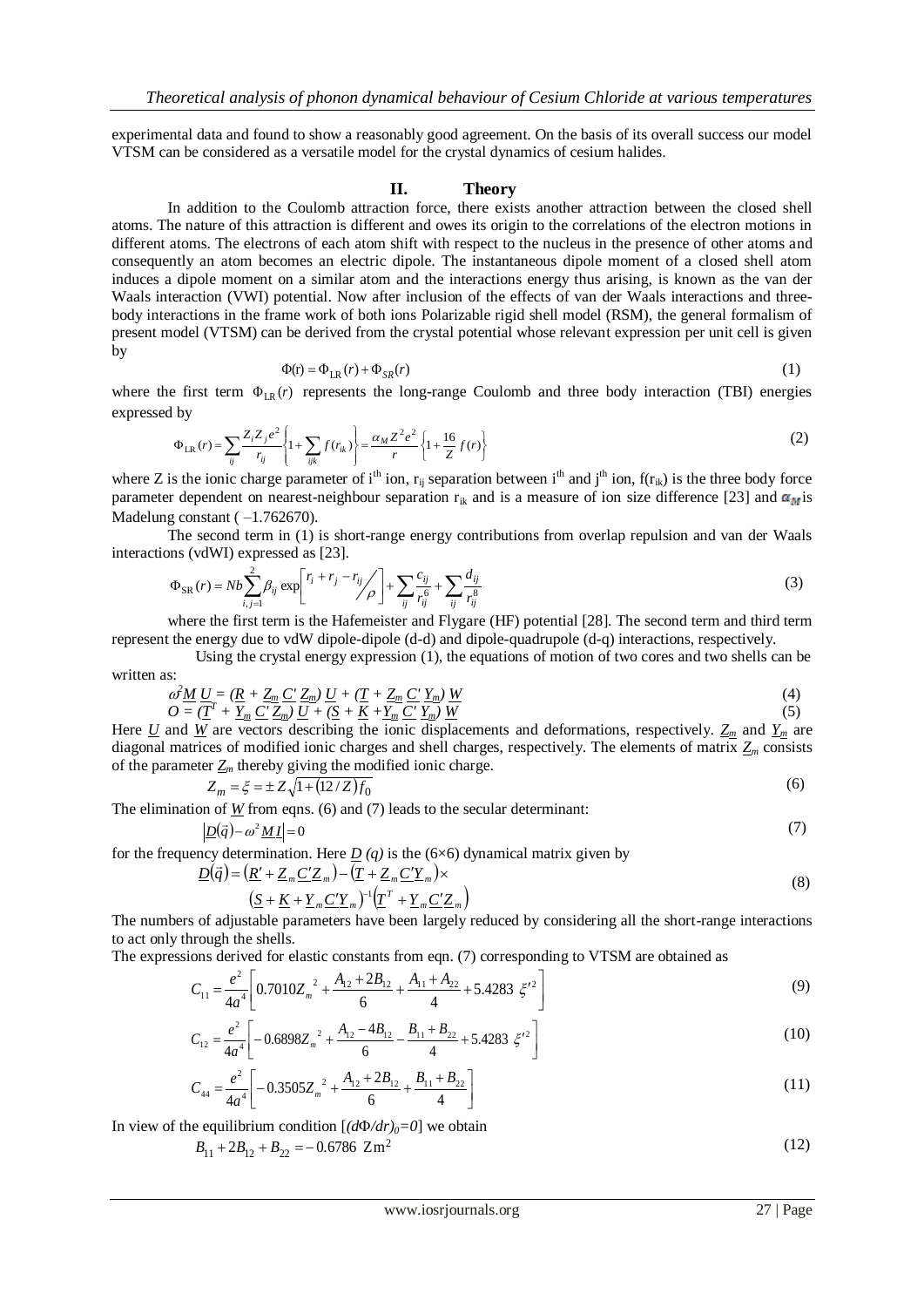where

$$
Z_m^2 = Z^2 \left( 1 + \frac{16}{Z} f_0 \right) \text{ and } \zeta^{22} = Z r_0 f_0 \tag{13}
$$

 $f'_0 = (df / dr)_{r=r_0}$ ,  $r_0 = a\sqrt{3}$  is the inter-ionic separation.

The term *f<sup>0</sup>* is a function dependent on the overlap integrals of the electron wave functions and the subscript zero indicates the equilibrium value. By solving the secular eqn. (7) along [q 0 0] direction and subjecting the short and long-range coupling coefficients to the long-wavelength limit  $\vec{q} \rightarrow 0$ , two distinct optical vibration frequencies are obtained as

$$
\left(\mu\omega_L^2\right)_{q=0} = R'_0 + \frac{(Z'e)^2}{Vf_L} \cdot \frac{8\pi}{3} \left(1 + 12Z_m^{-2} Zr_0 f'_0\right)
$$
\n(14)

$$
\left(\mu\omega_r^2\right)_{q=0} = R'_0 - \frac{\left(Z'e\right)^2}{\mathsf{v}f_r} \cdot \frac{4\pi}{3} \tag{15}
$$

where the abbreviations stand for

$$
R'_0 = R_0 - e^2 \left( \frac{d_1^2}{\alpha_1} + \frac{d_2^2}{\alpha_2} \right); \ Z' = Z_m + d_1 - d_2 \tag{16}
$$

$$
f_L = 1 + \frac{8\pi\alpha}{3v} \left( 1 + 12Z_m^{-2} Zr_0 f_0' \right)
$$
 (17)

$$
f_T = 1 - \frac{4\pi\alpha}{3v} \tag{18}
$$

and  $\alpha = \alpha_1 + \alpha_2$ 

#### **III. Result, Discussion And Conclusion**

The calculations on the Cesium halides have been performed with our model VTSM which have fourteen model parameters calculated using above expressions (5-13) and presented along with input data in Table 1. These model parameters have been used to compute the phonon dispersion curves of CsCl at 78K and 298 K. The calculated phonon dispersion curves of CsCl at 78 K have been displayed with available experimental and other theoretical data [6, 22] in figure 1 and at 298 K have been traced and compared with available experimental and theoretical data [6] in figure 2. The phonon dispersion curves (PDCs) for all the cesium chloride at both the temperatures are almost similar but there are certain features which deserve special mention. Three-body interactions have influenced both LO and TO branches much more than the acoustic branches (LA and TA) in these halides. Another striking feature of the present model is noteworthy from the excellent reproduction of almost all the acoustic branches. The agreement achieved from the present model is also excellent for the longitudinal acoustic (LA) branch along [qqq] direction. Also the result obtained from present model is almost identical along [qqq] direction. This may be particularly because the zone centre vibration frequencies have been used as input data in the calculation of model parameters. A quantitative interpretation of the general features of PDC is also obvious from the present model when it predicts the gap between the acoustical and optical branches similar to forbidden gap between the valence and the conduction band.

The agreement between our computed phonon spectra and experimental data is excellent in Table 3 for CsCl at 78 K and table 4 for CsCl at 298 K. Our model *VTSM* has successfully explained the phonon anomalies even along (*q*00) and (*qqq*) directions. From figure 1, figure 2, table 3 and table 4 it is clear that *VTSM*, improves result of SM used calculation of CsCl at 78 K by 3.97% along T*O*(X), 3.07% along *LA*(X), 2.16% along TA (X), 0.26% along LO(R), 0.52% along TO(R) and 2.4 % along *LA*(R) and TA(R) and improve the results of TSM used for the calculation of CsCl at 298 K by 0.887% along L*O*(X), 6.9767% along *LA*(X), 9.022% along TA (X), 1.0781% along LO(R), 1.33% along TO(R) and 3.94% along TA(R). The deviation between theory and experimental due to *SM* is maximum 4.61 % along *LO*(X) while due *VTSM* the deviation is maximum 0% along *LO*(X). In view of overall success, it may be concluded that our model provides a good agreement between theory and experiment and is certainly better than those yielded by theoretical workers [18- 25]. It is obvious from these tables that the frequencies at X, R and M points reported from present model VTSM are very much close to the experimental values [6].

As the two-phonon Raman and infra-red (IR) spectra are sensitive to the higher frequency side of the phonon spectra and the specific heats are sensitive to its lower side. It seems, therefore, essential to investigate the extent to which the present model is capable to interpret the Raman and IR spectra. This will provide a complete test for the validity of the present model for entire range of the spectra. The result of these investigations from CDS approach depicted in figure 2 shows that the agreement between experimental [14, 15]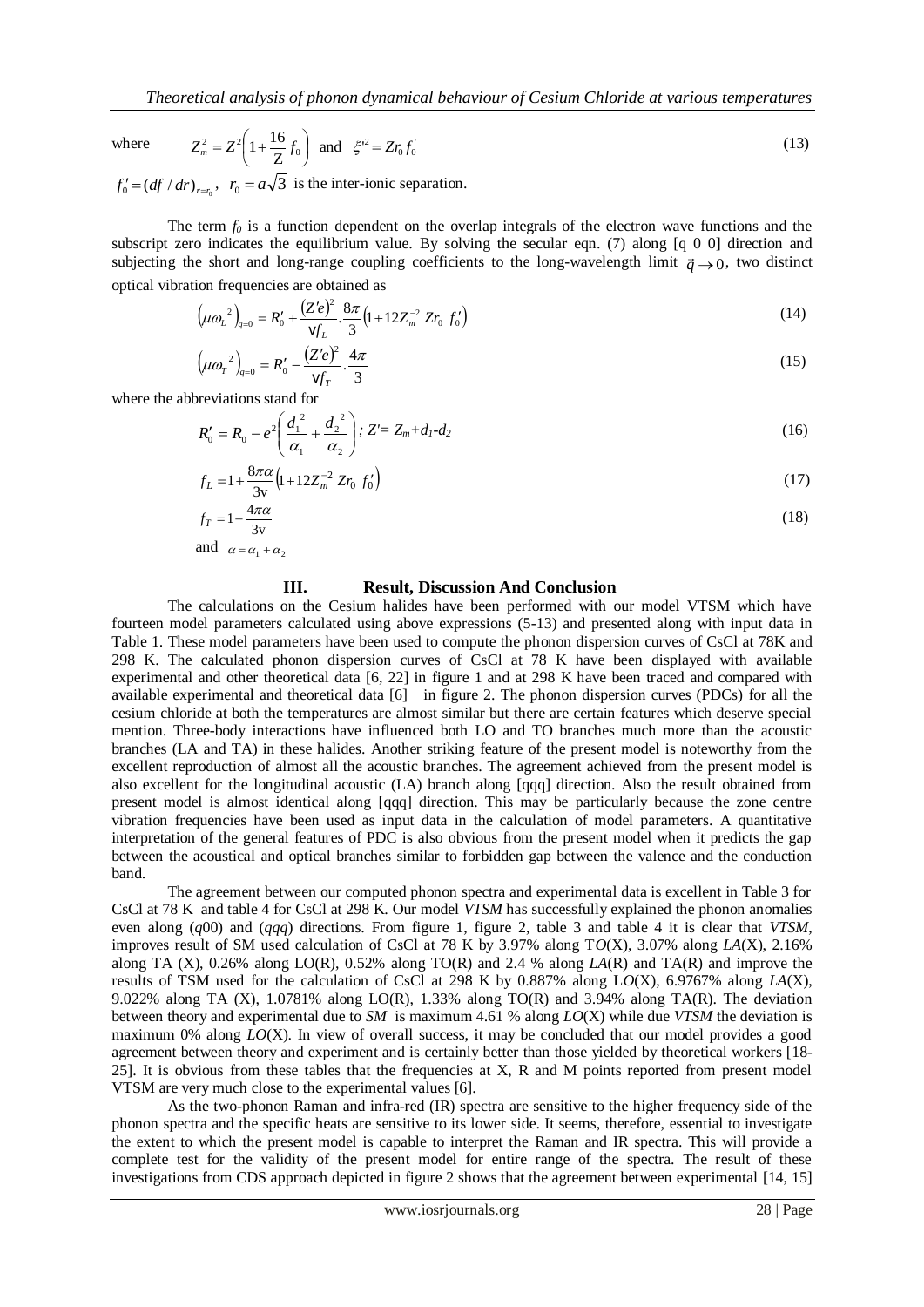and our theoretical peaks is generally good for both Raman and IR spectra in almost all the cesium halides. Since our CDS curves are derived from somewhat course mesh division of the Brillouin zone, therefore, we have used a critical points analysis [29] to present complex interpretation of the observed Raman spectra. The assignments made by the present study listed in table 3 shows reasonably good agreement with the observed peaks corresponding to Raman and IR spectra for CsCl at both the temperatures. Our extensive study of twophonon Raman and IR spectra is basically aimed to correlate the theoretical and optical experimental results. The interpretation of Raman and IR spectra achieved from both CDS approach and critical points analysis may be considered satisfactory in all cases. The variation of Debye temperatures  $(\Theta_{\rm D})$  with the temperature (T) are shown in the figure 4 for CsCl (78 K) and (298 K). The calculated  $(\Theta_{\rm D} - T)$  curves for CsCl at 78 K and 298 K are in excellent agreement with the experimental results [9-11]. Though the agreement is almost better with our model VTSM, still, there is slight discrepancy between theoretical and experimental results at higher temperatures which can be due to the exclusion of the effect of anharmonicity in the present model. This success of present model in exploring the specific heat indicates its adequacies to describe the lower range of frequency spectra. This is not surprising because the present model is quite capable to explain the elastic constants and hence the acoustic frequencies in terms of three-body interactions.

It is interesting to note that our results on TOEC, pressure derivatives of SOEC and Cauchy discrepancy are generally better than those of others as is evident from the tables 6, 7, and 8. However, the results are closer to their experimental values [16, 17]. It can be seen from table 8 that the Cauchy discrepancy is smaller for TOE constant than for SOE constants. A possible explanation for this fact seems to be that manybody and/or thermal effects are more pronounced for SOEC than for TOEC. The pressure derivatives of the effective SOE constants calculated by us have been given in table 7 and found to be generally in good agreement with their observed data.

In view of the overall achievements described above, it may be concluded that the modification introduced by TBI and VWI in the frame work of RSM is very much importance in the crystals under considerations. In fact, the present model VTSM has revealed much better descriptions of dynamical properties of these compounds than those obtained by rigid shell model [26], deformation shell model [19], breathing shell model [20], extended three-body force shell model [1]. This study gets strong support from recent publications of our research group [32-43]. The induction of van der Waals interactions is much essential in the study of lattice dynamics of alkali halides crystals.

| $r_0$ (in 10 <sup>-o</sup> cm), $\alpha_i$ (in 10 <sup>-o</sup> cm <sup>3</sup> ), b(in 10 <sup>-12</sup> erg), $\rho$ (in 10 <sup>-8</sup> cm), ] |                   |                         |                   |               |  |
|----------------------------------------------------------------------------------------------------------------------------------------------------|-------------------|-------------------------|-------------------|---------------|--|
|                                                                                                                                                    | <b>Input Data</b> | <b>Model Parameters</b> |                   |               |  |
| <b>Properties</b>                                                                                                                                  | <b>Values</b>     | <b>References</b>       | <b>Parameters</b> | <b>Values</b> |  |
| $C_{11}$                                                                                                                                           | 4.260             | $[5]$                   | $\boldsymbol{b}$  | 0.273         |  |
| $C_{12}$                                                                                                                                           | 1.300             | $[5]$                   | $\rho$            | 0.378         |  |
| $C_{44}$                                                                                                                                           | 1.092             | $[5]$                   | $f(r_0)$          | $-3.98$       |  |
| $\, {\bf B}$                                                                                                                                       | 17.0              | $[31]$                  | $r_0 f'(r_0)$     | 21.5214       |  |
| $r_0$                                                                                                                                              | 2.044             | $[1]$                   | $A_{12}$          | 6.5878        |  |
| $v_{LO}(\Gamma)$                                                                                                                                   | 4.90*             | [6]                     | $B_{12}$          | $-0.3863$     |  |
| $v_{\text{TO}}(\Gamma)$                                                                                                                            | 3.19              | [6]                     | $A_{11}$          | $-0.7240$     |  |
| $v_{LO}(M)$                                                                                                                                        | 3.75              | [6]                     | $B_{11}$          | $-0.0197$     |  |
| $v_{TO}(M)$                                                                                                                                        | 2.79              | [6]                     | $A_{22}$          | 1.4497        |  |
| $v_{LA}(M)$                                                                                                                                        | 1.92              | [6]                     | $B_{22}$          | $-0.9242$     |  |
| $v_{TA}(M)$                                                                                                                                        | 1.22              | [6]                     | $d_1$             | 0.2825        |  |
| $\alpha_1$                                                                                                                                         | 2.798             | $[1]$                   | $d_2$             | 0.3902        |  |
| $\alpha_2$                                                                                                                                         | 2.653             | $[1]$                   | $Y_1$             | $-2.2482$     |  |
| $\epsilon_0$                                                                                                                                       | 6.680             | $[1]$                   | $Y_2$             | $-1.5432$     |  |

 $(in 10^{-8})$ **(in 10-24 cm<sup>3</sup> ), b(in 10-12 erg), (in 10-8 cm), ]**

**IV. Figures And Tables Table 1: Input data and model parameters for CsCl (78 K) [** $C_{ij}$  **and B (in**  $10^{11}$  **dyne**  $/$  **cm<sup>2</sup>),**  $\upsilon$  **(in**  $10^{13}$ **Hz),** 

**\*Extrapolated**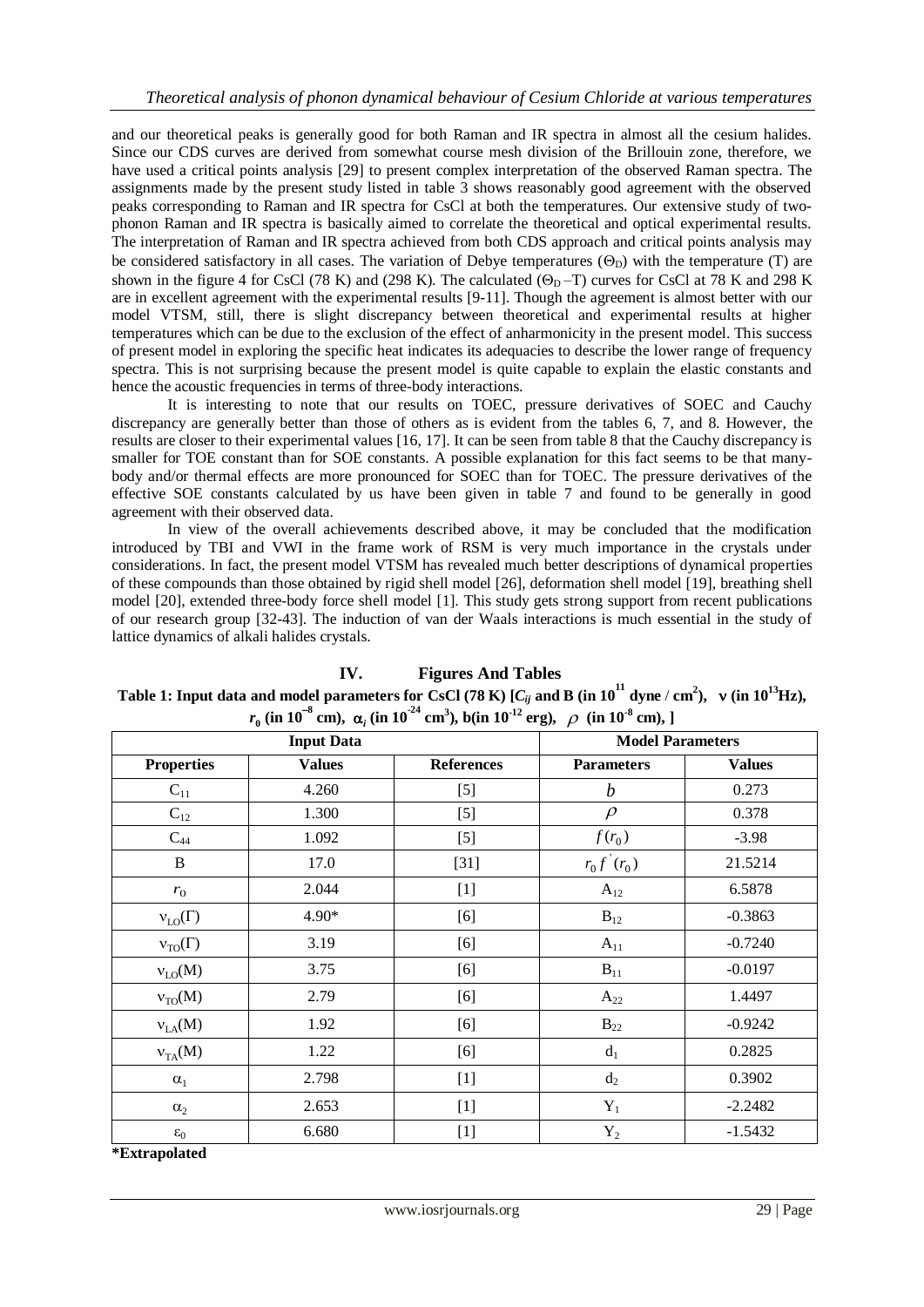|                                 | <b>Input Data</b> | <b>Model Parameters</b> |                   |               |
|---------------------------------|-------------------|-------------------------|-------------------|---------------|
| <b>Properties</b>               | <b>Values</b>     | <b>References</b>       | <b>Parameters</b> | <b>Values</b> |
| $C_{11}$                        | 4.068             | $[5]$                   | $\boldsymbol{b}$  | 0.249         |
| $C_{12}$                        | 1.200             | $[5]$                   | $\rho$            | 0.311         |
| $C_{44}$                        | 1.100             | $[5]$                   | $f(r_0)$          | $-3.28$       |
| $\, {\bf B}$                    | 17.0              | $[31]$                  | $r_0 f'(r_0)$     | 21.7418       |
| $r_0$                           | 2.0615            | $[1]$                   | $A_{12}$          | 6.5844        |
| $v_{LO}(\Gamma)$                | 4.93*             | [6]                     | $B_{12}$          | $-0.3829$     |
| $v_{TO}(\Gamma)$                | 3.03              | [6]                     | $A_{11}$          | $-0.8275$     |
| $v_{LO}(M)$                     | 3.73              | [6]                     | $B_{11}$          | 0.0338        |
| $v_{TO}(M)$                     | 2.60              | [6]                     | $A_{22}$          | 1.6651        |
| $v_{LA}(M)$                     | 1.94              | [6]                     | $B_{22}$          | $-1.0753$     |
| $v_{TA}(M)$                     | 1.09              | [6]                     | $d_1$             | 0.2975        |
| $\alpha_{\scriptscriptstyle 1}$ | 2.798             | $[1]$                   | $d_2$             | 0.3820        |
| $\alpha_2$                      | 2.653             | $[1]$                   | $Y_1$             | $-2.0818$     |
| $\epsilon_0$                    | 6.950             | $[1]$                   | $Y_2$             | $-0.2642$     |

**Table 2: Input data and model parameters for CsCl (298 K) [** $C_{ij}$  **and B (in**  $10^{11}$  **dyne**  $/$  **cm<sup>2</sup>),**  $\,$  **v (in**  $10^{13}$ **Hz),**  $r_{\rm{0}}$  (in 10<sup>-8</sup> cm),  $\alpha_i$  (in 10<sup>-24</sup> cm<sup>3</sup>), b(in 10<sup>-12</sup> erg),  $\rho$  (in 10<sup>-8</sup> cm), ]

**\*Extrapolated**

## **Table 3. Comparison of frequencies from various sources (X and R points) for** *CsCl at 78 K*

|             |                    | Exp. |               | <b>SM</b> [6] |          | <b>VTSM</b> (Present Study) |            |          | $\frac{0}{0}$          |
|-------------|--------------------|------|---------------|---------------|----------|-----------------------------|------------|----------|------------------------|
| <b>CsCl</b> | <b>Frequencies</b> | [6]  | <b>Values</b> | $\pm$ dev.    | % (a)    | <b>Values</b>               | $\pm$ dev. | $%$ (b)  | improvement<br>$(a-b)$ |
|             | $LO$ (THz)         | 4.61 | 4.61          | $\Omega$      | $\theta$ | 4.61                        | $\Omega$   | $\Omega$ | $\theta$               |
| X           | TO (THz)           | 3.02 | 3.15          | 0.04          | 4.30     | 3.03                        | 0.0033     | 0.33     | 3.97                   |
| (100)       | LA (THz)           | 2.60 | 2.68          | 0.03          | 3.07     | 2.60                        | $\Omega$   | $\Omega$ | 3.07                   |
|             | TA (THz)           | 1.39 | 1.35          | 0.0287        | 2.87     | 1.38                        | 0.00719    | 0.719    | 2.16                   |
|             | $LO$ (THz)         | 3.82 | 3.83          | 0.0026        | 0.26     | 3.82                        | $\Omega$   | $\Omega$ | 0.26                   |
| $\mathbf R$ | TO (THz)           | 3.84 | 3.81          | 0.0078        | 0.78     | 3.83                        | 0.0026     | 0.26     | 0.52                   |
| (.5.5.5)    | LA (THz)           | 2.05 | 2.00          | 0.024         | 2.4      | 2.05                        | $\Omega$   | $\Omega$ | 2.4                    |
|             | TA (THz)           | 2.05 | 2.00          | 0.024         | 2.4      | 2.05                        | $\Omega$   | $\Omega$ | 2.4                    |

## **Table 4. Comparison of frequencies from various sources (X and R points) for** *CsCl* **at 298 K**

|             |                    | <b>ETSM</b> [32]<br>Exp. |               |            | <b>VTSM (Present Study)</b> | $\frac{6}{6}$ |                |          |                        |
|-------------|--------------------|--------------------------|---------------|------------|-----------------------------|---------------|----------------|----------|------------------------|
| <b>CsCl</b> | <b>Frequencies</b> | [6]                      | <b>Values</b> | $\pm$ dev. | $%$ (a)                     | <b>Values</b> | $\pm$ dev.     | $%$ (b)  | improvement<br>$(a-b)$ |
|             | (THz)<br>LO.       | 4.51                     | 4.55          | 0.00887    | 0.887                       | 4.51          | $\Omega$       | $\Omega$ | 0.887                  |
| X           | TO (THz)           | 2.85                     | 2.85          | $\Omega$   | 0                           | 2.85          | $\overline{0}$ | $\Omega$ | $\theta$               |
| (100)       | (THz)<br>LA        | 2.58                     | 2.40          | 0.06976    | 6.976                       | 2.58          | $\Omega$       | 0        | 6.9767                 |
|             | TA (THz)           | 1.33                     | 1.21          | 0.09022    | 9.022                       | 1.33          | $\Omega$       | 0        | 9.022                  |
|             | (THz)<br>LO.       | 3.71                     | 3.75          | 0.01078    | 1.078                       | 3.71          | $\Omega$       | $\Omega$ | 1.0781                 |
| R           | (THz)<br>TO        | 3.75                     | 3.80          | 0.0133     | 1.333                       | 3.75          | $\Omega$       | $\Omega$ | 1.3333                 |
| (.5.5.5)    | $LA$ (THz)         | 2.01                     | 2.00          | 0.00497    | 0.497                       | 2.00          | 0.00497        | 0.497    | $\theta$               |
|             | (THz)<br>TA        | 2.03                     | 1.95          | 0.0394     | 3.940                       | 2.03          | $\Omega$       | $\Omega$ | 3.940                  |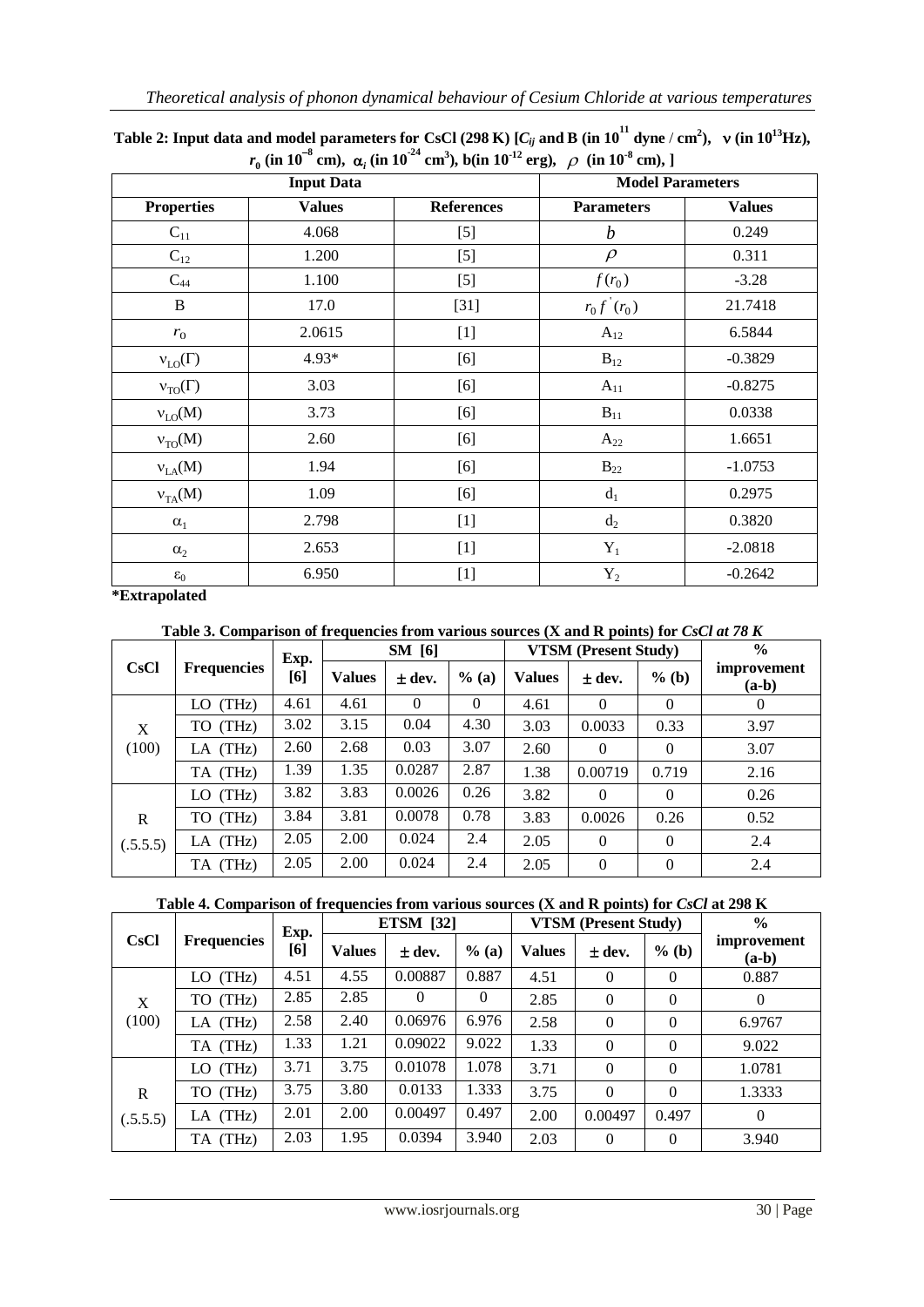| $\cdot$<br>Raman and Infra-red peaks for CsCl (78 K) |                                                     |                           |                            |                         | Raman and Infra-red peaks for CsCl (298 K) |                              |                                                 |                      |                                     |                         |                            |
|------------------------------------------------------|-----------------------------------------------------|---------------------------|----------------------------|-------------------------|--------------------------------------------|------------------------------|-------------------------------------------------|----------------------|-------------------------------------|-------------------------|----------------------------|
|                                                      |                                                     | <b>Raman Active</b>       |                            | <b>Infra-red Active</b> |                                            |                              | <b>Raman Active</b>                             |                      |                                     | <b>Infra-red Active</b> |                            |
|                                                      |                                                     | <b>Present Study</b>      |                            | <b>Present Study</b>    |                                            |                              |                                                 | <b>Present Study</b> |                                     | <b>Present Study</b>    |                            |
| CDS Peaks (cm <sup>-1</sup> )                        | Peaks<br>$\left(\text{cm}^{-1}\right)$<br>Observed* | Assignments               | Values (cm <sup>-1</sup> ) | Assignments             | Values (cm <sup>-1</sup> )                 | Peaks $\text{cm}^1$ )<br>CDS | $Peaks$ $\left(\text{cm}^4\right)$<br>Observed* | Assignments          | $\rm \left(m^{-1}\right)$<br>Values | Assignments             | $V$ alues $\text{cm}^{-1}$ |
| 42                                                   | 42                                                  | $\overline{LA}$ -TA $(X)$ | 42                         |                         |                                            | 41                           | 42                                              | $LA-TA(X)$           | 41                                  |                         |                            |
| 62                                                   | 61                                                  | $LO-LA(X)$                | 66                         |                         |                                            | 60                           | 61                                              | $LO-LA(X)$           | 61                                  |                         |                            |
| 81                                                   | 81                                                  | 2TA(M)                    | 80                         | 2TA(M)                  | 80                                         | 80                           | 81                                              | 2TA(X)               | 88                                  |                         |                            |
| 113                                                  | 112                                                 | $LO-TA(X)$                | 108                        |                         |                                            | 113                          | 112                                             | $LO-TA(X)$           | 107                                 |                         |                            |
| 158                                                  | 158                                                 | $TO-LA(M)$                | 156                        | TO-LA(M)                | 156                                        | 153                          | 158                                             | $TO+LA(M)$           | 151                                 | $TO+LA(M)$              | 151                        |
| 170                                                  | 170                                                 | 2LA(X)                    | 174                        |                         |                                            | 173                          | 170                                             | 2LA(X)               | 170                                 |                         |                            |
| 212                                                  | 212                                                 | $2TO(\Gamma)$             | 212                        | $LO+TO(M)$              | 217                                        | 212                          | 212                                             | $2TO(\Gamma)$        | 212                                 | $LO+TO(M)$              | 212                        |
| 233                                                  |                                                     | $LO+LA(X)$                | 240                        |                         |                                            |                              |                                                 | $LO-LA(X)$           | 236                                 |                         |                            |
| 260                                                  |                                                     | 2LO(M)<br>2LO(R)          | 251<br>254                 | 2LO(M)                  | 251                                        |                              |                                                 | 2LO(M)               | 251                                 | 2LO(M)                  | 251                        |
| 310                                                  | 310                                                 |                           |                            |                         |                                            | 310                          | 310                                             | 2LO(X)               | 302                                 |                         |                            |
| 353                                                  | 353                                                 | $2LO(\Gamma)$             | 334                        |                         |                                            | 353                          | 353                                             | $2LO(\Gamma)$        | 328                                 |                         |                            |

*Table 5: Assignment of two phonon Raman and Infra-red peaks for CsCl*

**\*[14, 15]**

**Table 6. Third order elastic constants (in units 10<sup>12</sup> dyne/cm<sup>2</sup> ) for CsCl.**

| <b>Property</b> | TOEC of CsCl at 78 K | TOEC of CsCl at 298 K |
|-----------------|----------------------|-----------------------|
|                 | <b>Values</b>        | <b>Values</b>         |
| $-111$          | $-0.13820$           | $-0.18501$            |
| $C_{112}$       | $-0.2485$            | $-0.2448$             |
| $^{6}$ 166      | $-0.2516$            | $-0.2477$             |
| $C_{123}$       | $-0.2369$            | $-0.2316$             |
| $C_{144}$       | $-0.2324$            | $-0.2280$             |
| $-456$          | $-0.2300$            | $-0.2280$             |

## **Table 7. Values of pressure derivatives of SOE constants for CsCl**

| <b>Property</b> | <b>Pressure derivative of SOEC for CsCl</b> |           |                  |  |  |  |
|-----------------|---------------------------------------------|-----------|------------------|--|--|--|
|                 | at 78 K                                     | at 298 K  |                  |  |  |  |
|                 | Values                                      | Values    | <b>Exp.</b> [30] |  |  |  |
| dk'/dP          | 7.9706                                      | 8.1282    | 3.56             |  |  |  |
| ds'/dP          | $-0.8932$                                   | $-0.8027$ | 0.89             |  |  |  |
| $dc'_{44}/dP$   | 3.7546                                      | 3.5867    | .                |  |  |  |

## **Table 8. The Values of Cauchy discrepancy (in units 10<sup>12</sup> dyne/cm<sup>2</sup> ) for CsCl.**

| <b>Property</b>       | TOEC of CsCl at 78 K | TOEC of CsCl at 298 K |
|-----------------------|----------------------|-----------------------|
|                       | <b>Values</b>        | <b>Values</b>         |
| $C_{112}$ - $C_{166}$ | $-0.000477$          | $-0.000427$           |
| $C_{123}$ - $C_{456}$ | $-0.006919$          | $-0.003622$           |
| $C_{144}$ - $C_{456}$ | $-0.002306$          | $-0.001207$           |
| $C_{123}$ - $C_{144}$ | $-0.004613$          | $-0.002415$           |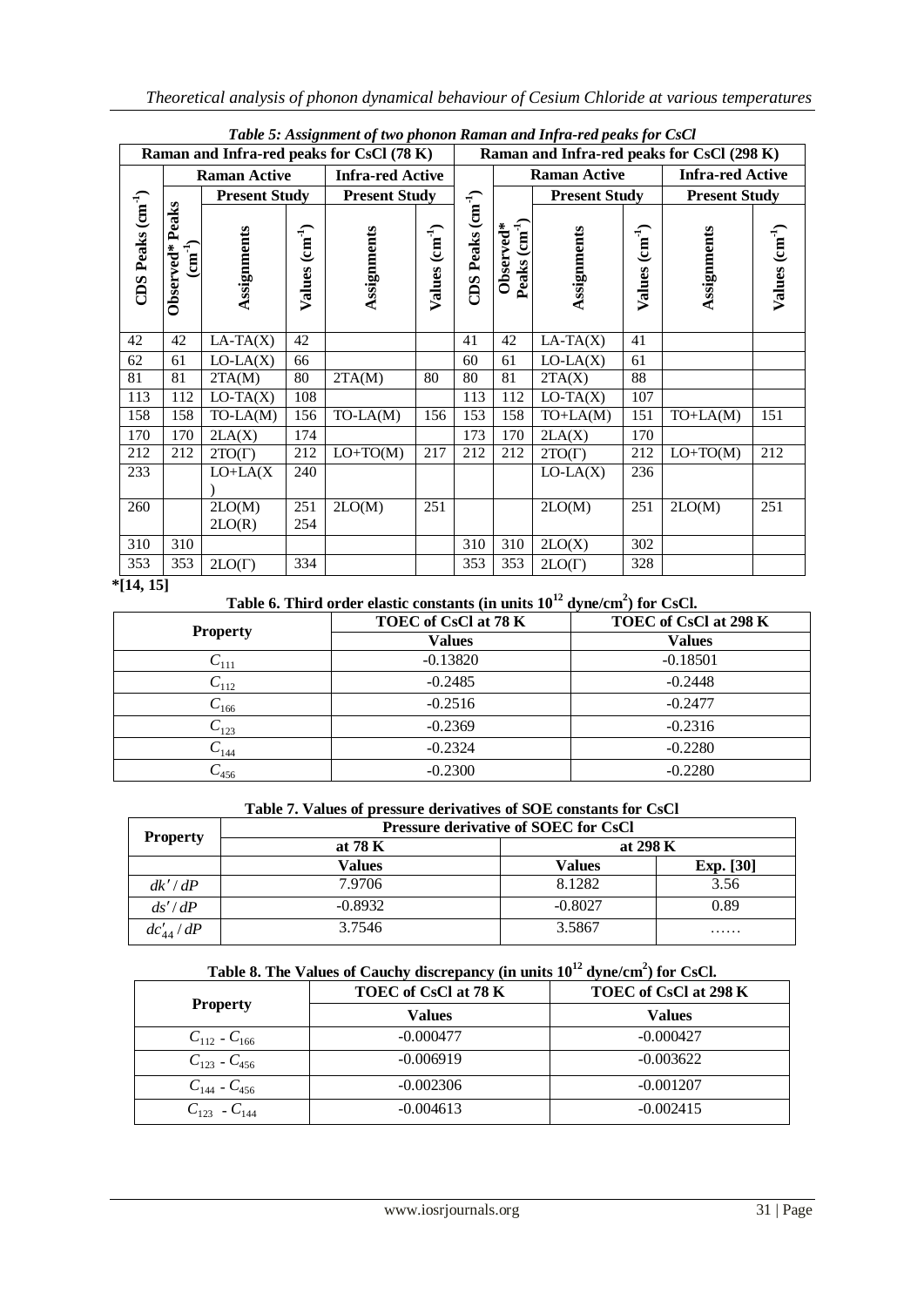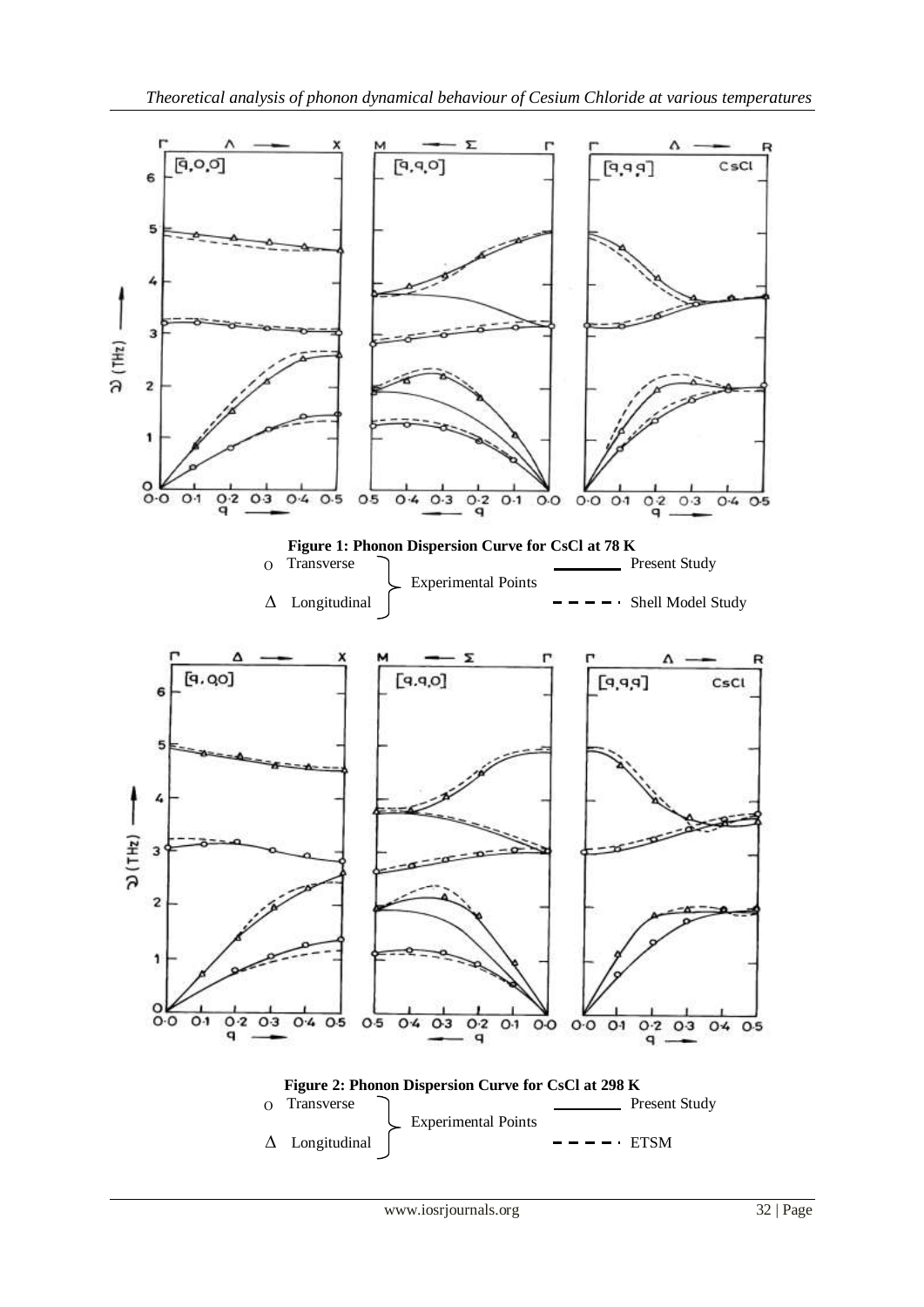

**Figure 4: Debye Temperature Variation Curve for CsCl.**

#### **Acknowledgements**

The authors are thankful to Prof. K.P.Mishra, VC and Dr. S.C. Tiwari, Pro. V.C., NGBU, Allahabad (India) for providing the necessary facilties. We are also thankful to Computer Center, BHU, Varanasi, India for providing computational assistance.